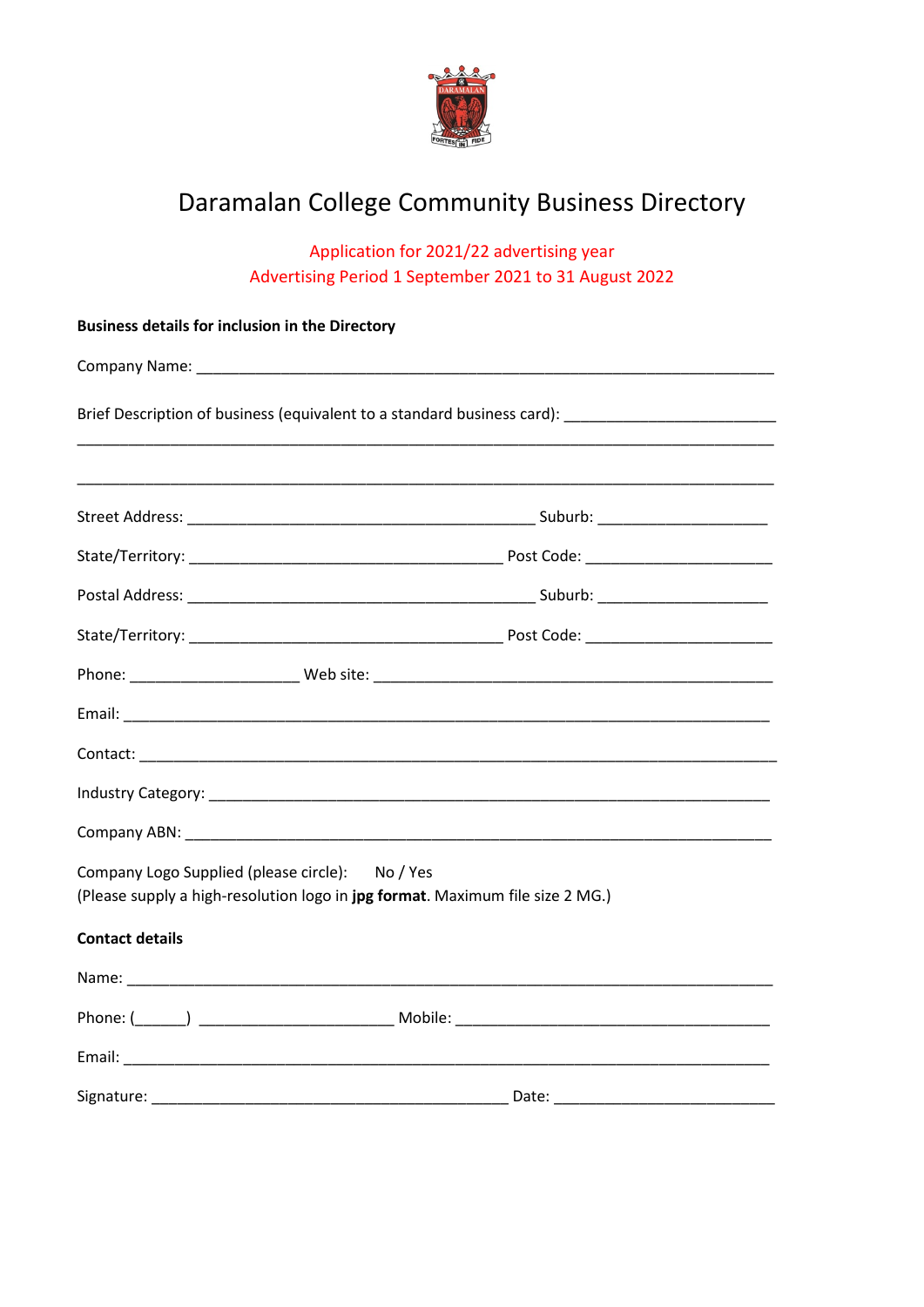#### **Example of Business Listing**



An independent Catholic coeducational school operated by the Missionaries of the Sacred Heart

# Daramalan College Example



Daramalan College

An independent Catholic coeducational school operated by the Missionaries of the Sacred Heart.

Cowper Street, Dickson ACT 2602

PO Box 84, Dickson ACT 2602

T: (02) 6245 6300

W: www.daramalan.act.edu.au

E: info@daramalan.act.edu.au

#### **Disclaimer**

Inclusion in the Daramalan College Online Business Directory does not imply endorsement, approval, recommendation or representation by Daramalan College of the suitability or quality of any business, products or services for any particular purpose or use. Daramalan College accepts no responsibility for omissions, inaccuracies or misinterpretations to the information supplied by the participants in the Daramalan College Online Directory, or for the misuse of information. Daramalan College reserves the right to reject or delete listings of businesses, products or services.